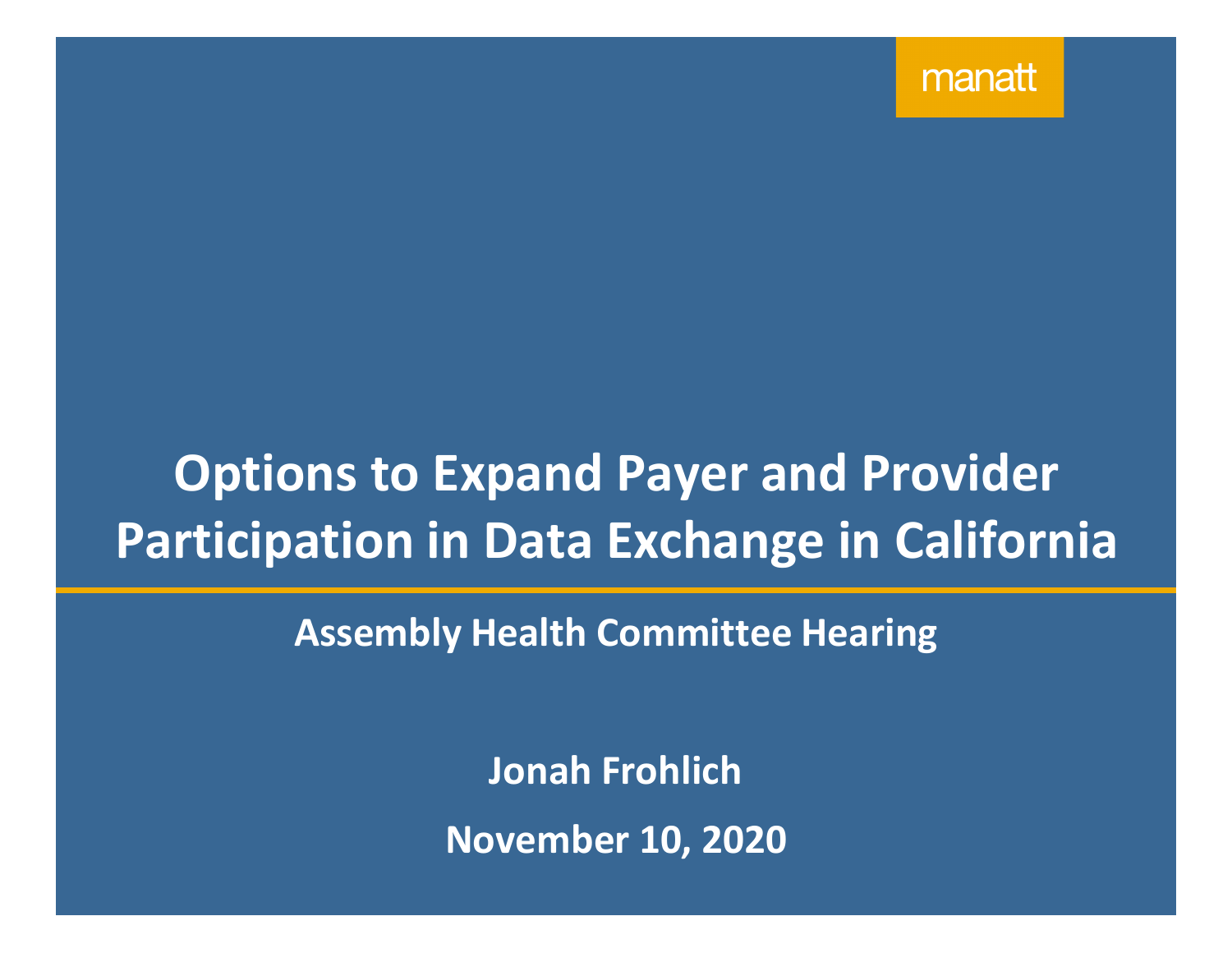## **Continuum of Policy, Contracting, and Financing Levers**

**A variety of non-mutually exclusive policy, contracting, and financing levers may be used to advance interoperability - states that have had the most success in advancing HIE use multiple levers**



**Before considering which levers to depress, it is vital to clearly articulate the problems to be solved and goals to achieve that these levers can be used for**

*CHCF. Expanding Payer and Provider Participation in Data Exchange: Options for California. November 2019. https://www.chcf.org/wp-content/uploads/2019/11/ExpandingPayerProviderParticipationDataExchange.pdf*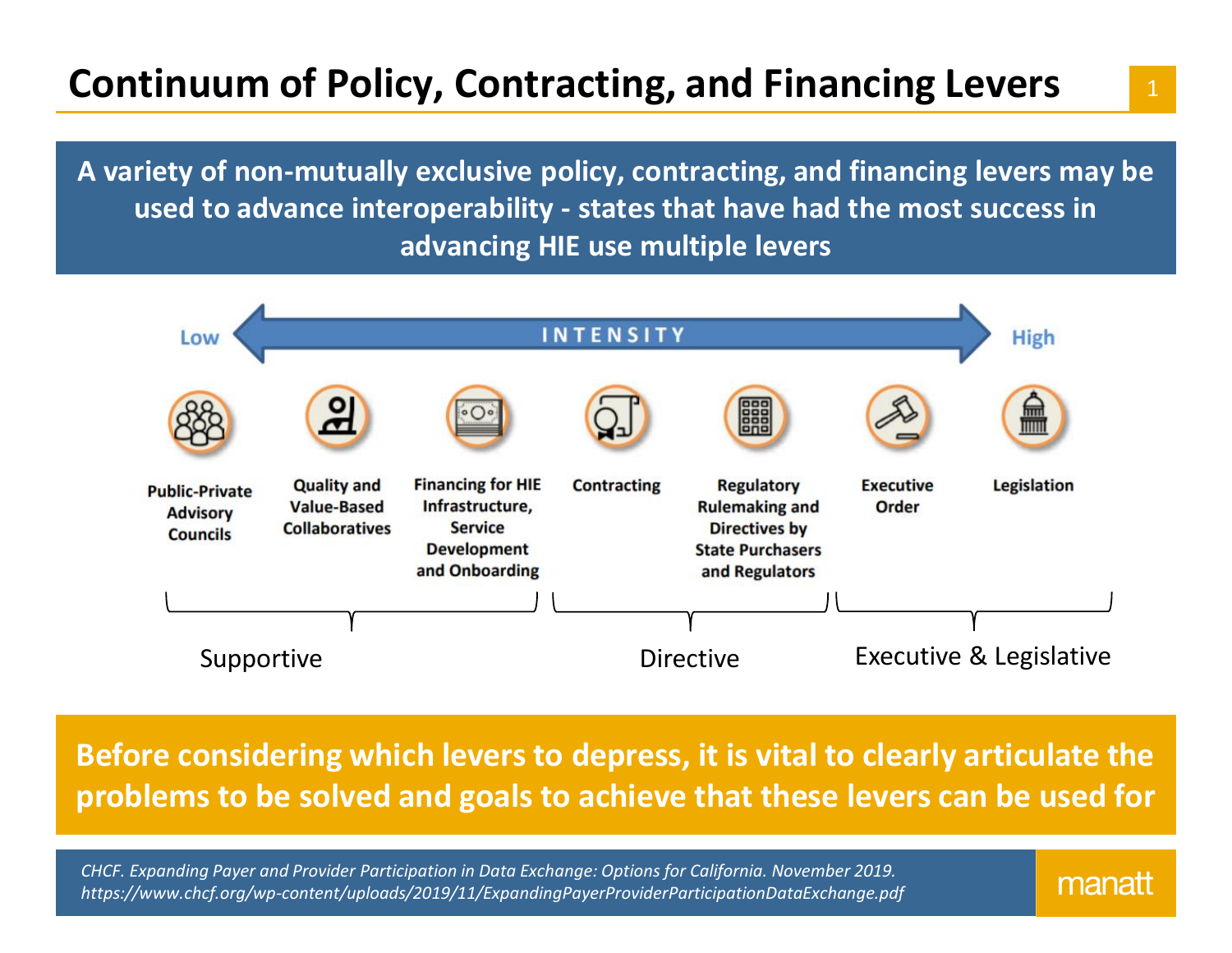## **Supportive Levers – Collaboratives, Advisory Councils and Financing Programs**



**Advisory bodies, collaboratives and funding initiatives can support knowledge and best practice sharing, while providing resources and implementation support**

- *Advisory Councils and Collaborative* have been used to support consensus-based processes to develop standards, prioritize and shape policy and supportive programs, build trust and share and spread leading practices
	- *Example: CAHIE*
- *Financing Programs* can unlock federal, state and private funding to help providers – especially those supporting the safety net – overcome significant cost hurdles and enhance the HIE value proposition
	- *Example: CalHOP*

## **Pros Cons**

- **Without power or enforcement authority,** advisory council's and collaboratives cannot compel industry participants
- Funding for initial onboarding costs does not address long term costs or sustainability (i.e., business case)
- The use of HITECH administrative funding to support HIE onboarding as well as utilization at the 90% match rate will end in 2021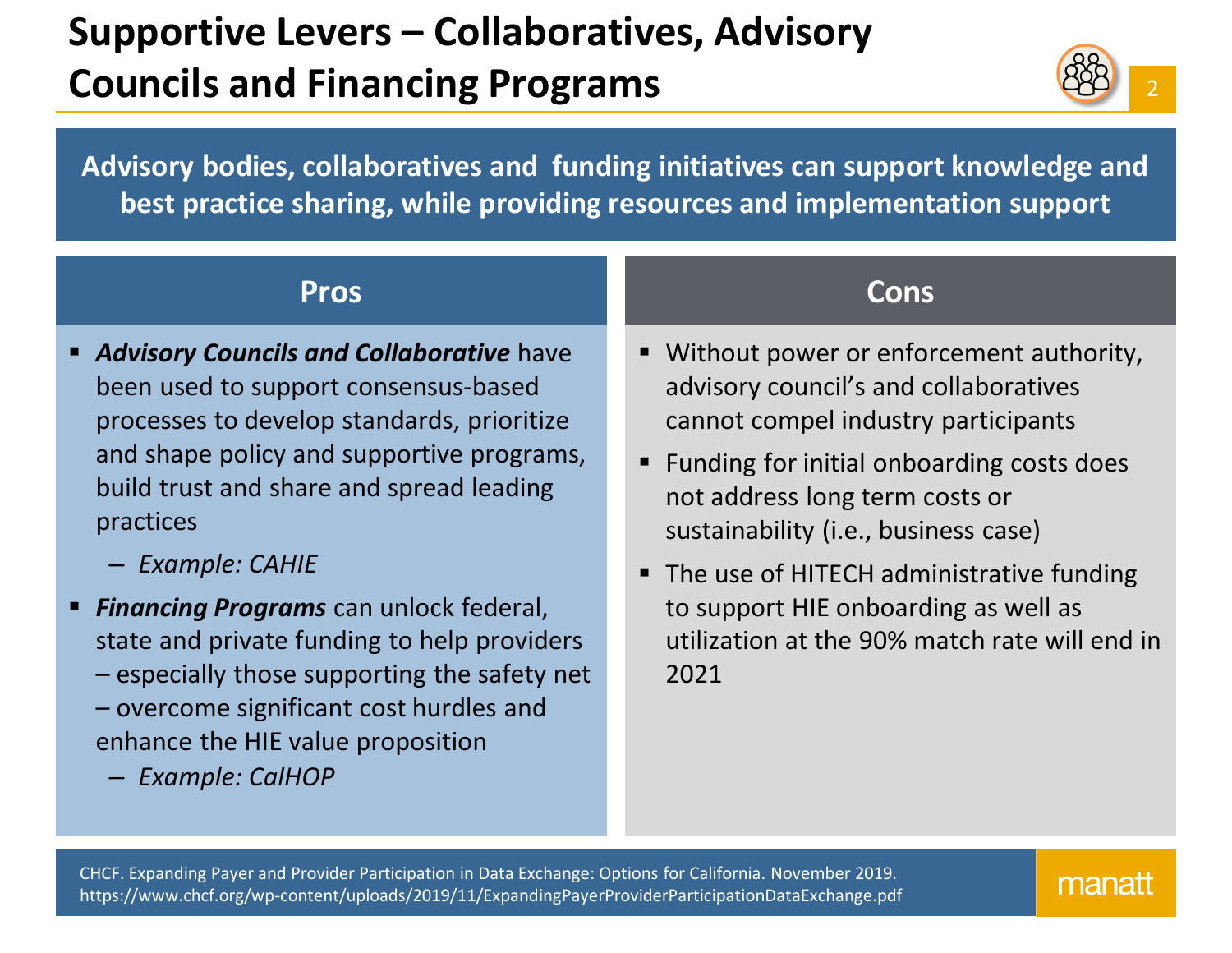## **Directive Levers – Contracting and Rulemaking**



**Public and private purchasers can use their purchasing power to require interoperability amongst network participants; state purchasers, regulators and licensing agencies can promulgate date exchange requirements**

- *Contracting Authority* can be used to direct contractors to meet HIE requirements with specified goals, milestones, incentives and penalties
	- *Example: Covered California's Attachment 7*
- **State agencies can use Regulatory** *Rulemaking* authority to advance HIE priorities that are critical to agency goals and establish licensing and other incentives or penalties
	- *Example: Michigan Medicaid requires MCOs to incentivize provider connectivity to HIOs*

## **Pros Cons**

- Contracting rules can be difficult to enforcement and carry some risks – they may risk destabilizing networks if providers and plans opt to leave.
- Without clear direction from state leadership, agencies may prioritize other activities (i.e., not HIE) and different agencies may peruse different paths, resulting in piecemeal, misaligned incentives, signals and confusion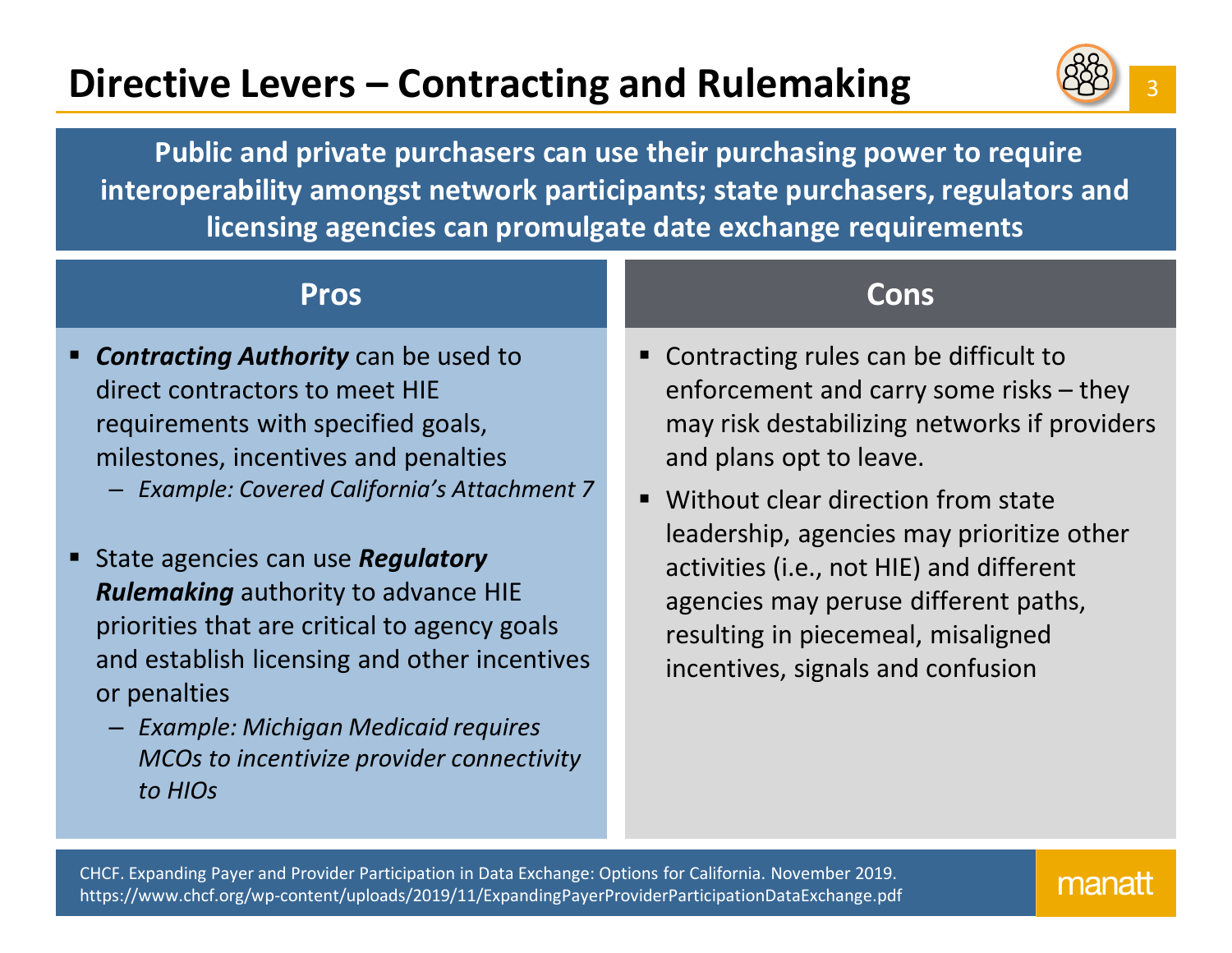## **Executive & Legislative Levers – Executive Orders and Legislation**



**Governors have authority to direct state regulatory agencies and purchasers to advance information exchange through contracting and rulemaking within each regulator's or purchaser's purview.**

- **Executive Orders (EOs)** can be enacted quickly, provide clear direction and can support consistent rulemaking across agencies so that impact can be broadened and coordinated
- **Legislation** provides agencies with clear authority as to the actions they can take to advance HIE and can apply even to those regulators and purchasers that are not overseen by a governor's appointee
	- *North Carolina Statewide HIE Act requires nearly all providers to connect to NC HealthConnex (the state HIO)*

## **Pros Cons**

- Can have a negative impact on the trust between state government and HIE stakeholders, especially if there are unfunded mandates
- EOs generally serve as a directive to state agencies to promulgate rules within their authority, rather than establishing new agency authority
- Requires enforceable incentives and/or penalties to be effectives, and will inevitably encounter opposition by those who will be most impacted (i.e., who will pay for it)

CHCF. Expanding Payer and Provider Participation in Data Exchange: Options for California. November 2019. https://www.chcf.org/wp-content/uploads/2019/11/ExpandingPayerProviderParticipationDataExchange.pdf